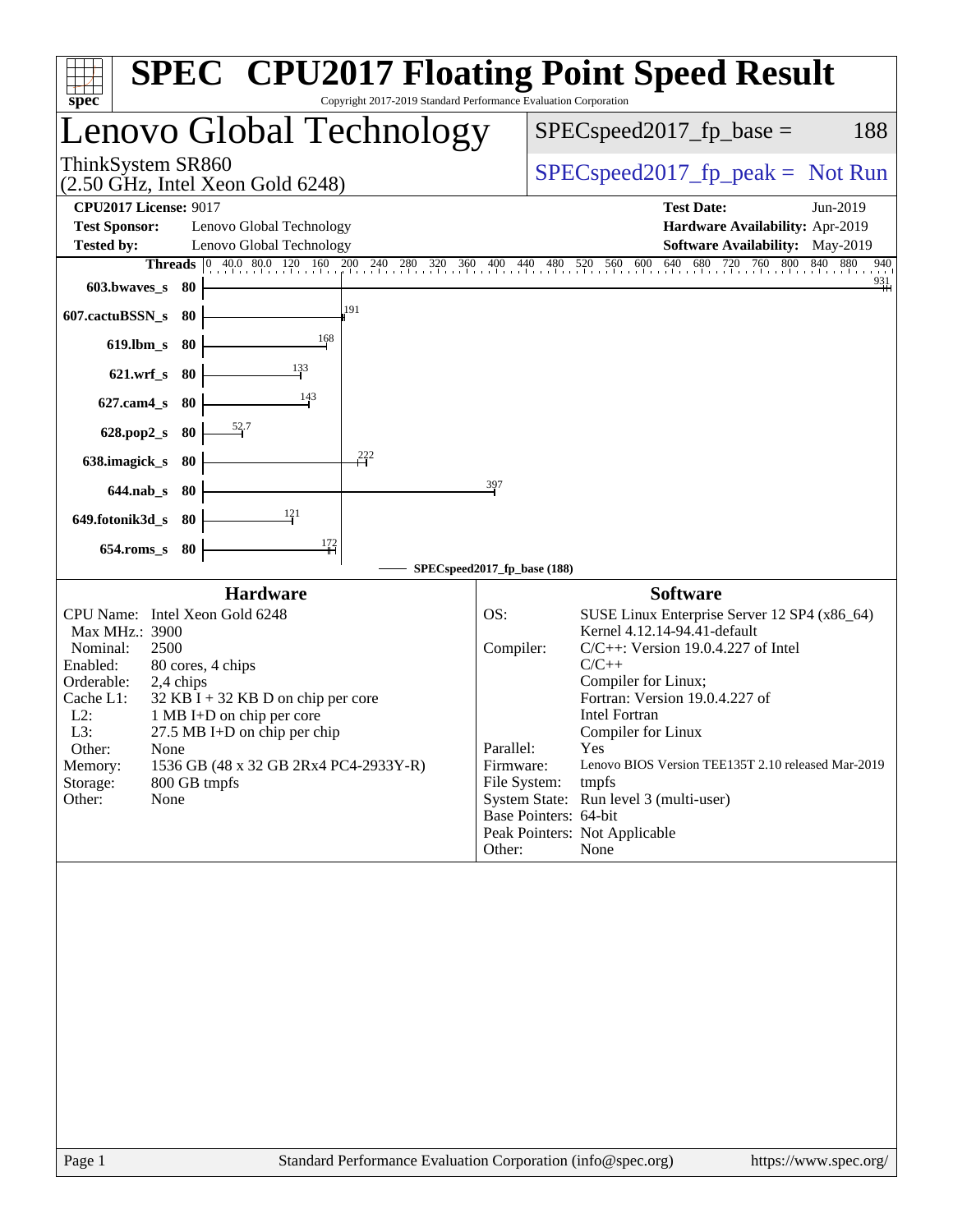

# Lenovo Global Technology

ThinkSystem SR860<br>  $SPEC speed2017<sub>rfp</sub> peak = Not Run$  $SPEC speed2017_fp\_base = 188$ 

(2.50 GHz, Intel Xeon Gold 6248)

**[Test Sponsor:](http://www.spec.org/auto/cpu2017/Docs/result-fields.html#TestSponsor)** Lenovo Global Technology **[Hardware Availability:](http://www.spec.org/auto/cpu2017/Docs/result-fields.html#HardwareAvailability)** Apr-2019 **[Tested by:](http://www.spec.org/auto/cpu2017/Docs/result-fields.html#Testedby)** Lenovo Global Technology **[Software Availability:](http://www.spec.org/auto/cpu2017/Docs/result-fields.html#SoftwareAvailability)** May-2019

**[CPU2017 License:](http://www.spec.org/auto/cpu2017/Docs/result-fields.html#CPU2017License)** 9017 **[Test Date:](http://www.spec.org/auto/cpu2017/Docs/result-fields.html#TestDate)** Jun-2019

#### **[Results Table](http://www.spec.org/auto/cpu2017/Docs/result-fields.html#ResultsTable)**

|                                   | <b>Base</b>    |                |                |                | <b>Peak</b> |                |       |                |                |              |                |              |                |              |
|-----------------------------------|----------------|----------------|----------------|----------------|-------------|----------------|-------|----------------|----------------|--------------|----------------|--------------|----------------|--------------|
| <b>Benchmark</b>                  | <b>Threads</b> | <b>Seconds</b> | Ratio          | <b>Seconds</b> | Ratio       | <b>Seconds</b> | Ratio | <b>Threads</b> | <b>Seconds</b> | <b>Ratio</b> | <b>Seconds</b> | <b>Ratio</b> | <b>Seconds</b> | <b>Ratio</b> |
| $603.bwaves$ s                    | 80             | 63.3           | 931            | 63.6           | 927         | 63.0           | 937   |                |                |              |                |              |                |              |
| 607.cactuBSSN s                   | 80             | 86.6           | 193            | 87.4           | <u>191</u>  | 88.1           | 189   |                |                |              |                |              |                |              |
| $619.1$ bm s                      | 80             | 31.2           | 168            | 31.1           | 168         | 31.2           | 168   |                |                |              |                |              |                |              |
| $621$ .wrf s                      | 80             | 99.6           | <u>133</u>     | 100            | 132         | 99.5           | 133   |                |                |              |                |              |                |              |
| $627$ .cam $4 \text{ s}$          | 80             | 61.8           | 143            | 61.1           | 145         | 61.8           | 143   |                |                |              |                |              |                |              |
| $628.pop2_s$                      | 80             | 225            | 52.7           | 220            | 53.9        | 226            | 52.5  |                |                |              |                |              |                |              |
| 638.imagick_s                     | 80             | 64.9           | 222            | 64.7           | 223         | 68.6           | 210   |                |                |              |                |              |                |              |
| $644$ .nab s                      | 80             | 43.9           | 398            | 44.0           | 397         | 44.1           | 397   |                |                |              |                |              |                |              |
| 649.fotonik3d s                   | 80             | 75.0           | <u>121</u>     | 74.6           | 122         | 75.1           | 121   |                |                |              |                |              |                |              |
| $654$ .roms s                     | 80             | 91.5           | 172            | 92.4           | 170         | 87.3           | 180   |                |                |              |                |              |                |              |
| $SPEC speed2017$ fp base =<br>188 |                |                |                |                |             |                |       |                |                |              |                |              |                |              |
| $SPECspeed2017_fp\_peak =$        |                |                | <b>Not Run</b> |                |             |                |       |                |                |              |                |              |                |              |

Results appear in the [order in which they were run.](http://www.spec.org/auto/cpu2017/Docs/result-fields.html#RunOrder) Bold underlined text [indicates a median measurement](http://www.spec.org/auto/cpu2017/Docs/result-fields.html#Median).

#### **[Operating System Notes](http://www.spec.org/auto/cpu2017/Docs/result-fields.html#OperatingSystemNotes)**

```
 Stack size set to unlimited using "ulimit -s unlimited"
 Tmpfs filesystem can be set with:
 mount -t tmpfs -o size=800g tmpfs /home
 Process tuning setting:
  echo 50000 > /proc/sys/kernel/sched_cfs_bandwidth_slice_us
  echo 240000000 > /proc/sys/kernel/sched_latency_ns
  echo 5000000 > /proc/sys/kernel/sched_migration_cost_ns
  echo 100000000 > /proc/sys/kernel/sched_min_granularity_ns
  echo 150000000 > /proc/sys/kernel/sched_wakeup_granularity_ns
```
#### **[General Notes](http://www.spec.org/auto/cpu2017/Docs/result-fields.html#GeneralNotes)**

Environment variables set by runcpu before the start of the run: KMP\_AFFINITY = "granularity=fine,compact" LD\_LIBRARY\_PATH = "/home/cpu2017-1.0.5-ic19.0u4/lib/intel64" OMP\_STACKSIZE = "192M" Binaries compiled on a system with 1x Intel Core i9-799X CPU + 32GB RAM memory using Redhat Enterprise Linux 7.5 Transparent Huge Pages enabled by default Prior to runcpu invocation Filesystem page cache synced and cleared with: sync; echo 3> /proc/sys/vm/drop\_caches NA: The test sponsor attests, as of date of publication, that CVE-2017-5754 (Meltdown) is mitigated in the system as tested and documented. Yes: The test sponsor attests, as of date of publication, that CVE-2017-5753 (Spectre variant 1) is mitigated in the system as tested and documented.

**(Continued on next page)**

| Page 2 | Standard Performance Evaluation Corporation (info@spec.org) | https://www.spec.org/ |
|--------|-------------------------------------------------------------|-----------------------|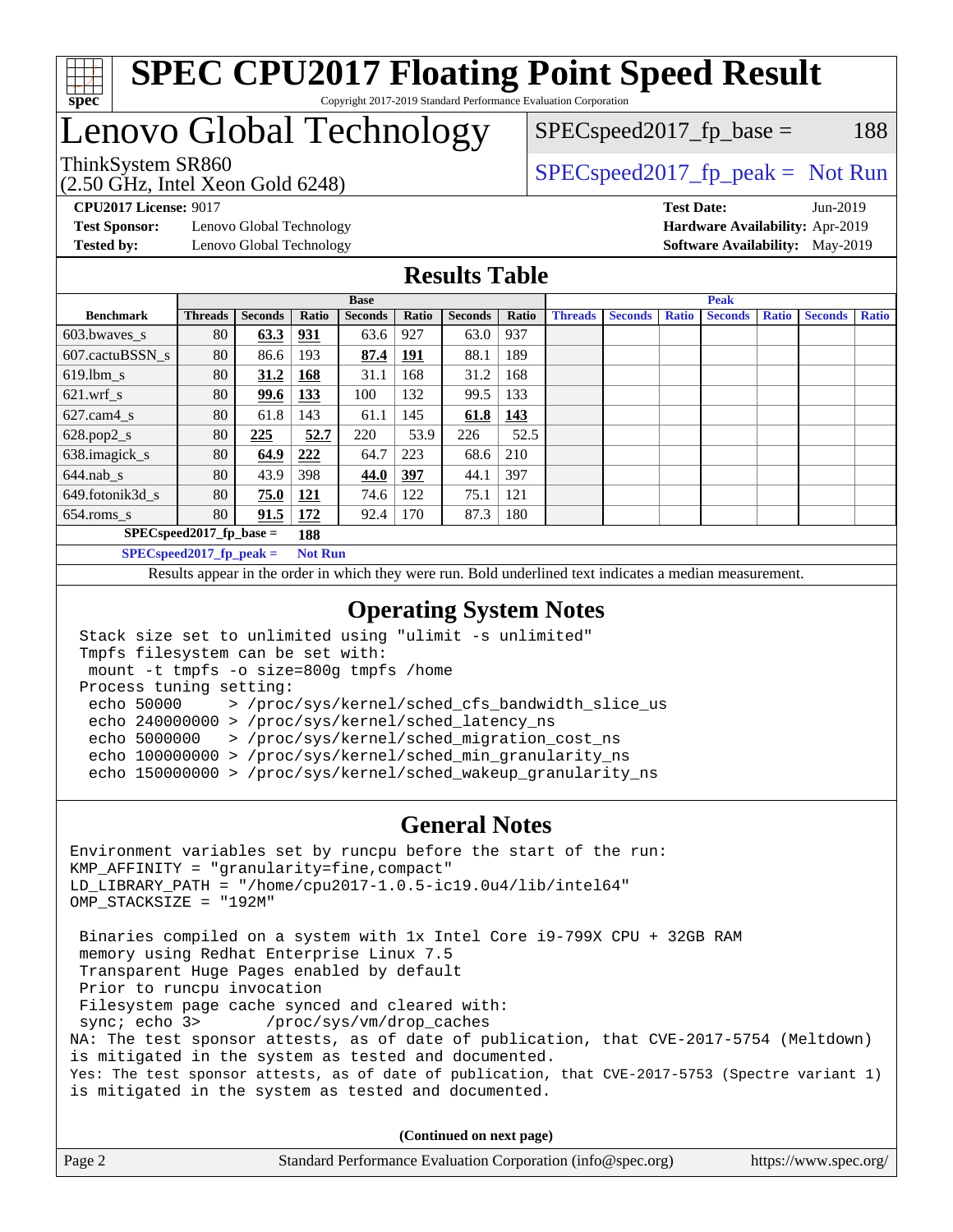

Lenovo Global Technology

 $SPEC speed2017_fp\_base = 188$ 

(2.50 GHz, Intel Xeon Gold 6248)

ThinkSystem SR860<br>  $SPEC speed2017<sub>rfp</sub> peak = Not Run$ 

**[Test Sponsor:](http://www.spec.org/auto/cpu2017/Docs/result-fields.html#TestSponsor)** Lenovo Global Technology **[Hardware Availability:](http://www.spec.org/auto/cpu2017/Docs/result-fields.html#HardwareAvailability)** Apr-2019 **[Tested by:](http://www.spec.org/auto/cpu2017/Docs/result-fields.html#Testedby)** Lenovo Global Technology **[Software Availability:](http://www.spec.org/auto/cpu2017/Docs/result-fields.html#SoftwareAvailability)** May-2019

**[CPU2017 License:](http://www.spec.org/auto/cpu2017/Docs/result-fields.html#CPU2017License)** 9017 **[Test Date:](http://www.spec.org/auto/cpu2017/Docs/result-fields.html#TestDate)** Jun-2019

#### **[General Notes \(Continued\)](http://www.spec.org/auto/cpu2017/Docs/result-fields.html#GeneralNotes)**

Yes: The test sponsor attests, as of date of publication, that CVE-2017-5715 (Spectre variant 2) is mitigated in the system as tested and documented. Yes: The test sponsor attests, as of date of publication, that CVE-2018-3640 (Spectre variant 3a) is mitigated in the system as tested and documented. Yes: The test sponsor attests, as of date of publication, that CVE-2018-3639 (Spectre variant 4) is mitigated in the system as tested and documented.

#### **[Platform Notes](http://www.spec.org/auto/cpu2017/Docs/result-fields.html#PlatformNotes)**

Page 3 Standard Performance Evaluation Corporation [\(info@spec.org\)](mailto:info@spec.org) <https://www.spec.org/> BIOS configuration: Choose Operating Mode set to Maximum Performance Choose Operating Mode set to Custom Mode Hyper-Threading set to Disable Adjacent Cache Prefetch set to Disable MONITOR/MWAIT set to Enable Sysinfo program /home/cpu2017-1.0.5-ic19.0u4/bin/sysinfo Rev: r5974 of 2018-05-19 9bcde8f2999c33d61f64985e45859ea9 running on linux-700n Mon Jun 17 11:09:10 2019 SUT (System Under Test) info as seen by some common utilities. For more information on this section, see <https://www.spec.org/cpu2017/Docs/config.html#sysinfo> From /proc/cpuinfo model name : Intel(R) Xeon(R) Gold 6248 CPU @ 2.50GHz 4 "physical id"s (chips) 80 "processors" cores, siblings (Caution: counting these is hw and system dependent. The following excerpts from /proc/cpuinfo might not be reliable. Use with caution.) cpu cores : 20 siblings : 20 physical 0: cores 0 1 2 3 4 8 9 10 11 12 16 17 18 19 20 24 25 26 27 28 physical 1: cores 0 1 2 3 4 8 9 10 11 12 16 17 18 19 20 24 25 26 27 28 physical 2: cores 0 1 2 3 4 8 9 10 11 12 16 17 18 19 20 24 25 26 27 28 physical 3: cores 0 1 2 3 4 8 9 10 11 12 16 17 18 19 20 24 25 26 27 28 From lscpu: Architecture: x86\_64<br>
CPU op-mode(s): 32-bit, 64-bit CPU op-mode(s):<br>Byte Order: Little Endian  $CPU(s):$  80 On-line CPU(s) list: 0-79 Thread(s) per core: 1 Core(s) per socket: 20 Socket(s): 4 NUMA node(s): 4 **(Continued on next page)**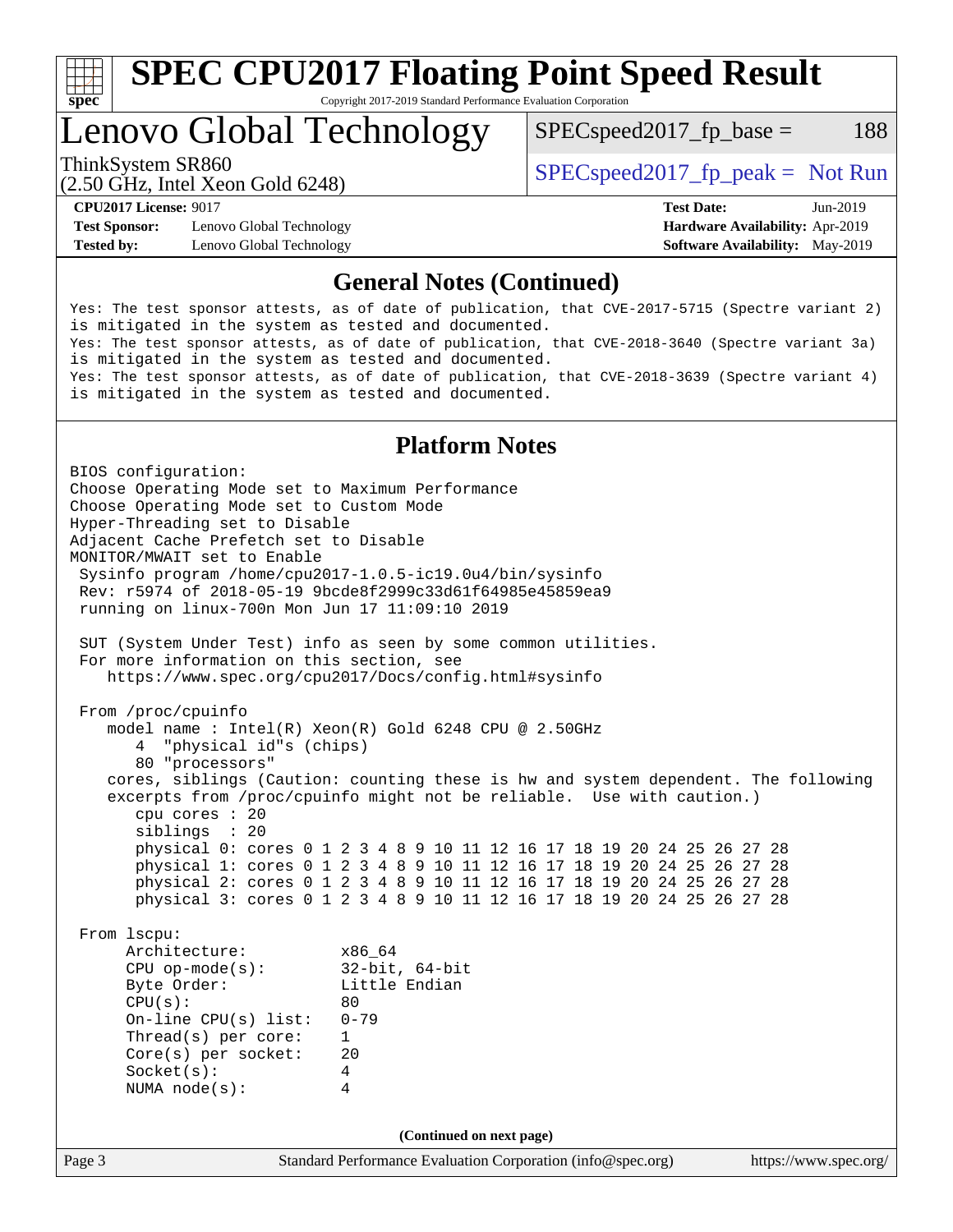

# **[SPEC CPU2017 Floating Point Speed Result](http://www.spec.org/auto/cpu2017/Docs/result-fields.html#SPECCPU2017FloatingPointSpeedResult)**

Copyright 2017-2019 Standard Performance Evaluation Corporation

Lenovo Global Technology

 $SPECspeed2017_fp\_base = 188$ 

(2.50 GHz, Intel Xeon Gold 6248)

ThinkSystem SR860<br>  $(2.50 \text{ GHz. Intel Yoon Gold } 6248)$  [SPECspeed2017\\_fp\\_peak =](http://www.spec.org/auto/cpu2017/Docs/result-fields.html#SPECspeed2017fppeak) Not Run

**[CPU2017 License:](http://www.spec.org/auto/cpu2017/Docs/result-fields.html#CPU2017License)** 9017 **[Test Date:](http://www.spec.org/auto/cpu2017/Docs/result-fields.html#TestDate)** Jun-2019

**[Test Sponsor:](http://www.spec.org/auto/cpu2017/Docs/result-fields.html#TestSponsor)** Lenovo Global Technology **[Hardware Availability:](http://www.spec.org/auto/cpu2017/Docs/result-fields.html#HardwareAvailability)** Apr-2019 **[Tested by:](http://www.spec.org/auto/cpu2017/Docs/result-fields.html#Testedby)** Lenovo Global Technology **[Software Availability:](http://www.spec.org/auto/cpu2017/Docs/result-fields.html#SoftwareAvailability)** May-2019

**[Platform Notes \(Continued\)](http://www.spec.org/auto/cpu2017/Docs/result-fields.html#PlatformNotes)**

| Vendor ID:<br>CPU family:                                                        | GenuineIntel<br>6                                                                    |  |  |  |  |  |  |  |
|----------------------------------------------------------------------------------|--------------------------------------------------------------------------------------|--|--|--|--|--|--|--|
| Model:                                                                           | 85                                                                                   |  |  |  |  |  |  |  |
| Model name:                                                                      | $Intel(R) Xeon(R) Gold 6248 CPU @ 2.50GHz$                                           |  |  |  |  |  |  |  |
| Stepping:                                                                        | 6                                                                                    |  |  |  |  |  |  |  |
| CPU MHz:                                                                         | 2500.000                                                                             |  |  |  |  |  |  |  |
| $CPU$ $max$ $MHz$ :                                                              | 3900.0000                                                                            |  |  |  |  |  |  |  |
| CPU min MHz:                                                                     | 1000.0000                                                                            |  |  |  |  |  |  |  |
| BogoMIPS:                                                                        | 5000.00                                                                              |  |  |  |  |  |  |  |
| Virtualization:                                                                  | $VT - x$                                                                             |  |  |  |  |  |  |  |
| L1d cache:                                                                       | 32K                                                                                  |  |  |  |  |  |  |  |
| Lli cache:                                                                       | 32K                                                                                  |  |  |  |  |  |  |  |
| L2 cache:                                                                        | 1024K                                                                                |  |  |  |  |  |  |  |
| $L3$ cache:                                                                      | 28160K                                                                               |  |  |  |  |  |  |  |
| NUMA node0 CPU(s):                                                               | $0 - 19$                                                                             |  |  |  |  |  |  |  |
| NUMA $node1$ $CPU(s):$                                                           | $20 - 39$                                                                            |  |  |  |  |  |  |  |
| NUMA $node2$ $CPU(s):$                                                           | $40 - 59$                                                                            |  |  |  |  |  |  |  |
| NUMA $node3$ $CPU(s)$ :                                                          | $60 - 79$                                                                            |  |  |  |  |  |  |  |
| Flaqs:                                                                           | fpu vme de pse tsc msr pae mce cx8 apic sep mtrr pge mca cmov                        |  |  |  |  |  |  |  |
|                                                                                  | pat pse36 clflush dts acpi mmx fxsr sse sse2 ss ht tm pbe syscall nx pdpelgb rdtscp  |  |  |  |  |  |  |  |
|                                                                                  | lm constant_tsc art arch_perfmon pebs bts rep_good nopl xtopology nonstop_tsc cpuid  |  |  |  |  |  |  |  |
|                                                                                  | aperfmperf pni pclmulqdq dtes64 monitor ds_cpl vmx smx est tm2 ssse3 sdbg fma cx16   |  |  |  |  |  |  |  |
|                                                                                  | xtpr pdcm pcid dca sse4_1 sse4_2 x2apic movbe popcnt tsc_deadline_timer aes xsave    |  |  |  |  |  |  |  |
|                                                                                  | avx f16c rdrand lahf_lm abm 3dnowprefetch cpuid_fault epb cat_13 cdp_13              |  |  |  |  |  |  |  |
|                                                                                  | invpcid_single ssbd mba ibrs ibpb stibp tpr_shadow vnmi flexpriority ept vpid        |  |  |  |  |  |  |  |
|                                                                                  |                                                                                      |  |  |  |  |  |  |  |
|                                                                                  | fsgsbase tsc_adjust bmil hle avx2 smep bmi2 erms invpcid rtm cqm mpx rdt_a avx512f   |  |  |  |  |  |  |  |
| avx512dq rdseed adx smap clflushopt clwb intel_pt avx512cd avx512bw avx512vl     |                                                                                      |  |  |  |  |  |  |  |
| xsaveopt xsavec xgetbvl xsaves cqm_llc cqm_occup_llc cqm_mbm_total cqm_mbm_local |                                                                                      |  |  |  |  |  |  |  |
|                                                                                  | dtherm ida arat pln pts pku ospke avx512_vnni flush_l1d arch_capabilities            |  |  |  |  |  |  |  |
|                                                                                  |                                                                                      |  |  |  |  |  |  |  |
| /proc/cpuinfo cache data                                                         |                                                                                      |  |  |  |  |  |  |  |
| cache size : 28160 KB                                                            |                                                                                      |  |  |  |  |  |  |  |
|                                                                                  |                                                                                      |  |  |  |  |  |  |  |
|                                                                                  | From numactl --hardware WARNING: a numactl 'node' might or might not correspond to a |  |  |  |  |  |  |  |
| physical chip.                                                                   |                                                                                      |  |  |  |  |  |  |  |
| $available: 4 nodes (0-3)$                                                       |                                                                                      |  |  |  |  |  |  |  |
|                                                                                  | node 0 cpus: 0 1 2 3 4 5 6 7 8 9 10 11 12 13 14 15 16 17 18 19                       |  |  |  |  |  |  |  |
| node 0 size: 386668 MB                                                           |                                                                                      |  |  |  |  |  |  |  |
| node 0 free: 386271 MB                                                           |                                                                                      |  |  |  |  |  |  |  |
|                                                                                  | node 1 cpus: 20 21 22 23 24 25 26 27 28 29 30 31 32 33 34 35 36 37 38 39             |  |  |  |  |  |  |  |
| node 1 size: 387057 MB                                                           |                                                                                      |  |  |  |  |  |  |  |
| node 1 free: 382978 MB                                                           |                                                                                      |  |  |  |  |  |  |  |
|                                                                                  | node 2 cpus: 40 41 42 43 44 45 46 47 48 49 50 51 52 53 54 55 56 57 58 59             |  |  |  |  |  |  |  |
| node 2 size: 387028 MB                                                           |                                                                                      |  |  |  |  |  |  |  |
| node 2 free: 386829 MB                                                           |                                                                                      |  |  |  |  |  |  |  |
|                                                                                  | node 3 cpus: 60 61 62 63 64 65 66 67 68 69 70 71 72 73 74 75 76 77 78 79             |  |  |  |  |  |  |  |
| node 3 size: 387055 MB                                                           |                                                                                      |  |  |  |  |  |  |  |
|                                                                                  |                                                                                      |  |  |  |  |  |  |  |
| (Continued on next page)                                                         |                                                                                      |  |  |  |  |  |  |  |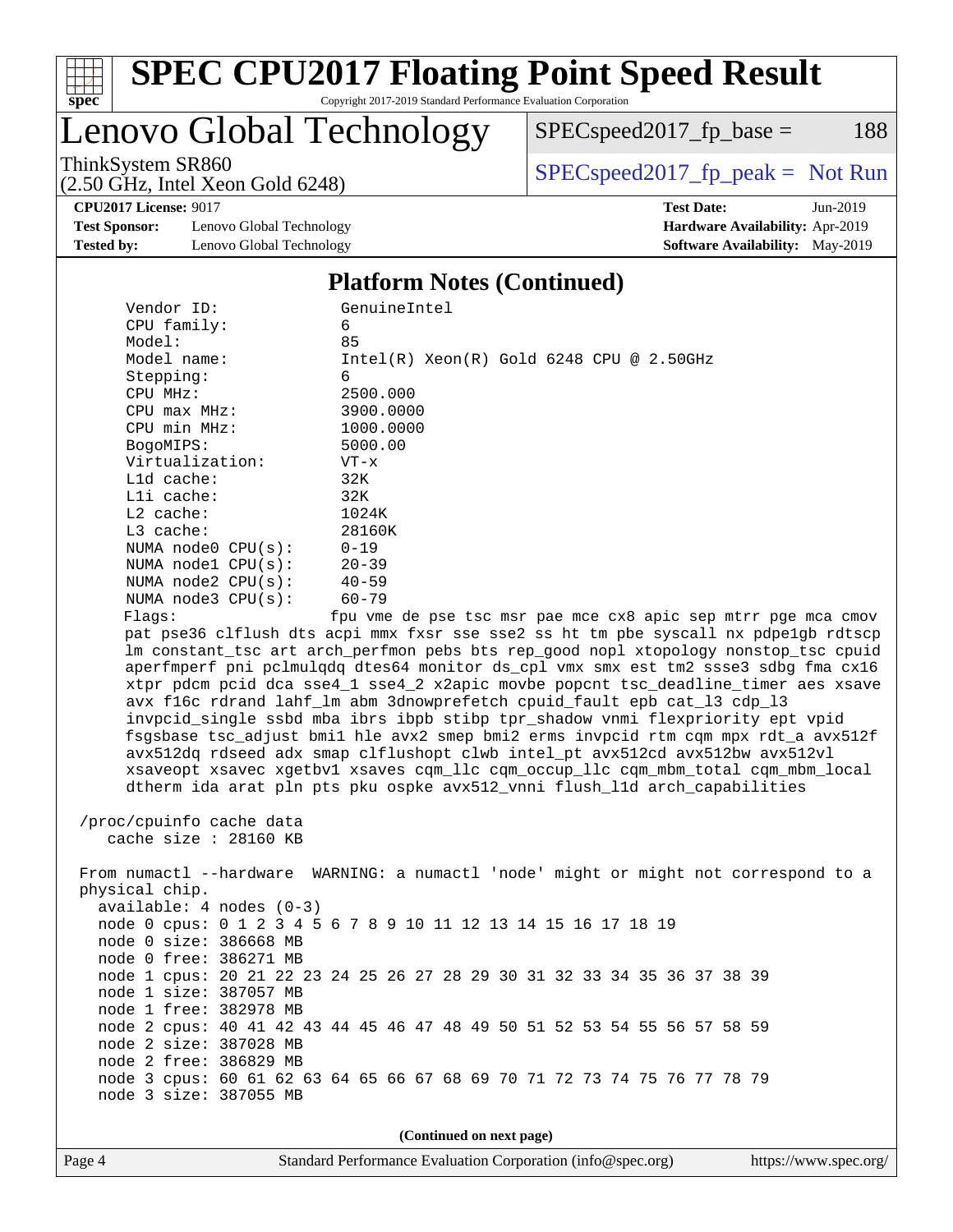| <b>SPEC CPU2017 Floating Point Speed Result</b><br>Copyright 2017-2019 Standard Performance Evaluation Corporation<br>spec <sup>®</sup>                                                                                                                                                                                                                                                                                                                                                                                                                                                                                                                                                                                                                                                                                                                                                                                                                                                                                                                                                                                                                                                                                                                                                                                                                                                                                                                                                                                                                        |                                                                                                       |
|----------------------------------------------------------------------------------------------------------------------------------------------------------------------------------------------------------------------------------------------------------------------------------------------------------------------------------------------------------------------------------------------------------------------------------------------------------------------------------------------------------------------------------------------------------------------------------------------------------------------------------------------------------------------------------------------------------------------------------------------------------------------------------------------------------------------------------------------------------------------------------------------------------------------------------------------------------------------------------------------------------------------------------------------------------------------------------------------------------------------------------------------------------------------------------------------------------------------------------------------------------------------------------------------------------------------------------------------------------------------------------------------------------------------------------------------------------------------------------------------------------------------------------------------------------------|-------------------------------------------------------------------------------------------------------|
| Lenovo Global Technology                                                                                                                                                                                                                                                                                                                                                                                                                                                                                                                                                                                                                                                                                                                                                                                                                                                                                                                                                                                                                                                                                                                                                                                                                                                                                                                                                                                                                                                                                                                                       | $SPEC speed2017fp base =$<br>188                                                                      |
| ThinkSystem SR860<br>(2.50 GHz, Intel Xeon Gold 6248)                                                                                                                                                                                                                                                                                                                                                                                                                                                                                                                                                                                                                                                                                                                                                                                                                                                                                                                                                                                                                                                                                                                                                                                                                                                                                                                                                                                                                                                                                                          | $SPEC speed2017fr peak = Not Run$                                                                     |
| <b>CPU2017 License: 9017</b><br><b>Test Sponsor:</b><br>Lenovo Global Technology<br><b>Tested by:</b><br>Lenovo Global Technology                                                                                                                                                                                                                                                                                                                                                                                                                                                                                                                                                                                                                                                                                                                                                                                                                                                                                                                                                                                                                                                                                                                                                                                                                                                                                                                                                                                                                              | <b>Test Date:</b><br>$Jun-2019$<br>Hardware Availability: Apr-2019<br>Software Availability: May-2019 |
| <b>Platform Notes (Continued)</b>                                                                                                                                                                                                                                                                                                                                                                                                                                                                                                                                                                                                                                                                                                                                                                                                                                                                                                                                                                                                                                                                                                                                                                                                                                                                                                                                                                                                                                                                                                                              |                                                                                                       |
| node 3 free: 377763 MB<br>node distances:<br>node<br>$\overline{0}$<br>$\overline{1}$<br>2<br>3<br>0:<br>10 21<br>21<br>31<br>1:<br>21 10<br>31<br>21<br>2:<br>21<br>31<br>10<br>21<br>21<br>3:<br>31<br>21<br>10<br>From /proc/meminfo<br>MemTotal:<br>1584957588 kB<br>HugePages_Total:<br>0<br>Hugepagesize:<br>2048 kB<br>From /etc/*release* /etc/*version*<br>SuSE-release:<br>SUSE Linux Enterprise Server 12 (x86_64)<br>$VERSION = 12$<br>PATCHLEVEL = 4<br># This file is deprecated and will be removed in a future service pack or release.<br># Please check /etc/os-release for details about this release.<br>os-release:<br>NAME="SLES"<br>VERSION="12-SP4"<br>VERSION_ID="12.4"<br>PRETTY_NAME="SUSE Linux Enterprise Server 12 SP4"<br>ID="sles"<br>$ANSI$ _COLOR=" $0:32$ "<br>CPE_NAME="cpe:/o:suse:sles:12:sp4"<br>uname $-a$ :<br>Linux linux-700n 4.12.14-94.41-default #1 SMP Wed Oct 31 12:25:04 UTC 2018 (3090901)<br>x86 64 x86 64 x86 64 GNU/Linux<br>Kernel self-reported vulnerability status:<br>CVE-2017-5754 (Meltdown):<br>Not affected<br>CVE-2017-5753 (Spectre variant 1): Mitigation: __user pointer sanitization<br>CVE-2017-5715 (Spectre variant 2): Mitigation: Indirect Branch Restricted Speculation,<br>IBPB, IBRS_FW<br>run-level 3 Jun 17 08:44<br>SPEC is set to: /home/cpu2017-1.0.5-ic19.0u4<br>Size Used Avail Use% Mounted on<br>Filesystem<br>Type<br>tmpfs 800G 8.3G 792G<br>tmpfs<br>Additional information from dmidecode follows. WARNING: Use caution when you interpret<br>(Continued on next page) | 2% /home                                                                                              |
| Page 5<br>Standard Performance Evaluation Corporation (info@spec.org)                                                                                                                                                                                                                                                                                                                                                                                                                                                                                                                                                                                                                                                                                                                                                                                                                                                                                                                                                                                                                                                                                                                                                                                                                                                                                                                                                                                                                                                                                          | https://www.spec.org/                                                                                 |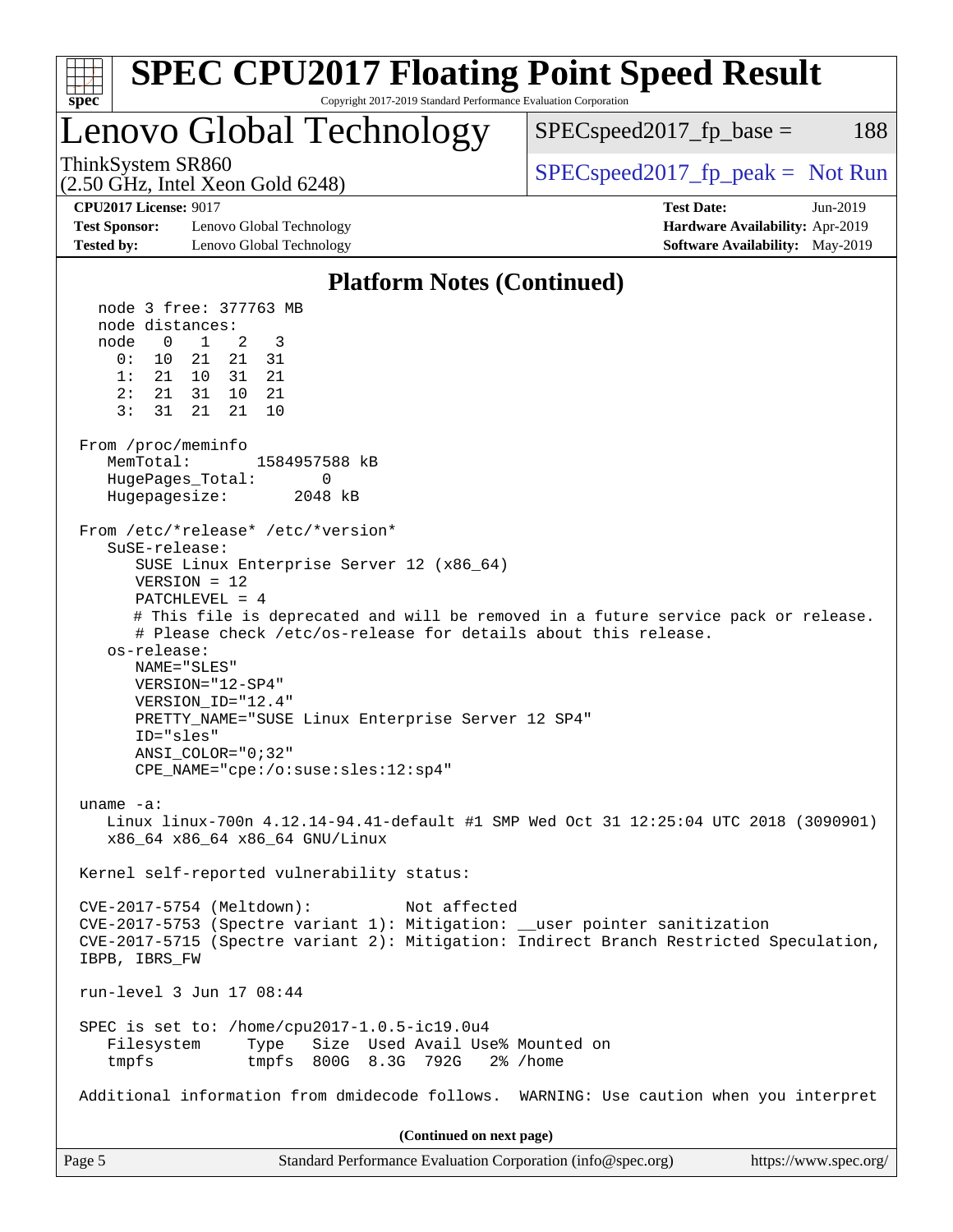

# Lenovo Global Technology

ThinkSystem SR860<br>  $S$ PECspeed2017\_fp\_peak = Not Run

 $SPEC speed2017_fp\_base = 188$ 

(2.50 GHz, Intel Xeon Gold 6248)

**[Test Sponsor:](http://www.spec.org/auto/cpu2017/Docs/result-fields.html#TestSponsor)** Lenovo Global Technology **[Hardware Availability:](http://www.spec.org/auto/cpu2017/Docs/result-fields.html#HardwareAvailability)** Apr-2019 **[Tested by:](http://www.spec.org/auto/cpu2017/Docs/result-fields.html#Testedby)** Lenovo Global Technology **[Software Availability:](http://www.spec.org/auto/cpu2017/Docs/result-fields.html#SoftwareAvailability)** May-2019

**[CPU2017 License:](http://www.spec.org/auto/cpu2017/Docs/result-fields.html#CPU2017License)** 9017 **[Test Date:](http://www.spec.org/auto/cpu2017/Docs/result-fields.html#TestDate)** Jun-2019

#### **[Platform Notes \(Continued\)](http://www.spec.org/auto/cpu2017/Docs/result-fields.html#PlatformNotes)**

 this section. The 'dmidecode' program reads system data which is "intended to allow hardware to be accurately determined", but the intent may not be met, as there are frequent changes to hardware, firmware, and the "DMTF SMBIOS" standard. BIOS Lenovo -[TEE135T-2.10]- 03/21/2019

Memory:

48x Samsung M393A4K40CB2-CVF 32 GB 2 rank 2933

(End of data from sysinfo program)

### **[Compiler Version Notes](http://www.spec.org/auto/cpu2017/Docs/result-fields.html#CompilerVersionNotes)**

============================================================================== CC  $619.1$ bm s(base)  $638.$ imagick s(base) 644.nab s(base) ------------------------------------------------------------------------------ Intel(R) C Intel(R) 64 Compiler for applications running on Intel(R) 64, Version 19.0.4.227 Build 20190416 Copyright (C) 1985-2019 Intel Corporation. All rights reserved. ------------------------------------------------------------------------------ ============================================================================== FC 607.cactuBSSN s(base) ------------------------------------------------------------------------------ Intel(R) C++ Intel(R) 64 Compiler for applications running on Intel(R) 64, Version 19.0.4.227 Build 20190416 Copyright (C) 1985-2019 Intel Corporation. All rights reserved. Intel(R) C Intel(R) 64 Compiler for applications running on Intel(R)  $64$ , Version 19.0.4.227 Build 20190416 Copyright (C) 1985-2019 Intel Corporation. All rights reserved. Intel(R) Fortran Intel(R) 64 Compiler for applications running on Intel(R) 64, Version 19.0.4.227 Build 20190416 Copyright (C) 1985-2019 Intel Corporation. All rights reserved. ------------------------------------------------------------------------------ ============================================================================== FC 603.bwaves\_s(base) 649.fotonik3d\_s(base) 654.roms\_s(base) ------------------------------------------------------------------------------ Intel(R) Fortran Intel(R) 64 Compiler for applications running on Intel(R) 64, Version 19.0.4.227 Build 20190416 Copyright (C) 1985-2019 Intel Corporation. All rights reserved. ------------------------------------------------------------------------------ ============================================================================== CC  $621.wrf$  s(base)  $627.cam4$  s(base) 628.pop2 s(base) ------------------------------------------------------------------------------ Intel(R) Fortran Intel(R) 64 Compiler for applications running on Intel(R) 64, Version 19.0.4.227 Build 20190416

**(Continued on next page)**

| https://www.spec.org/ $\frac{1}{2}$ |
|-------------------------------------|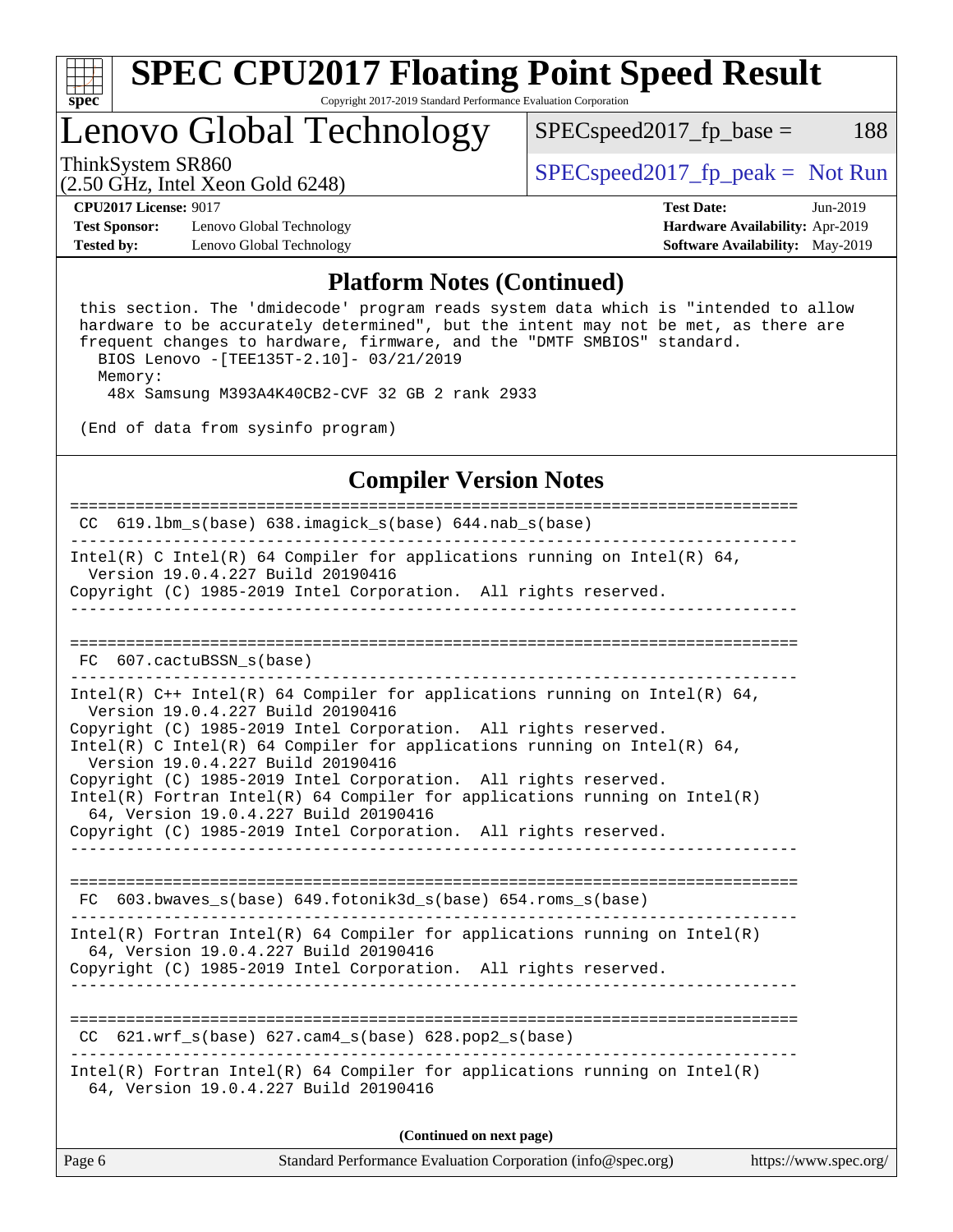

## Lenovo Global Technology

 $SPEC speed2017<sub>fp</sub> base =  $188$$ 

(2.50 GHz, Intel Xeon Gold 6248)

ThinkSystem SR860<br>  $SPEC speed2017<sub>rfp</sub> peak = Not Run$ 

**[Test Sponsor:](http://www.spec.org/auto/cpu2017/Docs/result-fields.html#TestSponsor)** Lenovo Global Technology **[Hardware Availability:](http://www.spec.org/auto/cpu2017/Docs/result-fields.html#HardwareAvailability)** Apr-2019 **[Tested by:](http://www.spec.org/auto/cpu2017/Docs/result-fields.html#Testedby)** Lenovo Global Technology **[Software Availability:](http://www.spec.org/auto/cpu2017/Docs/result-fields.html#SoftwareAvailability)** May-2019

**[CPU2017 License:](http://www.spec.org/auto/cpu2017/Docs/result-fields.html#CPU2017License)** 9017 **[Test Date:](http://www.spec.org/auto/cpu2017/Docs/result-fields.html#TestDate)** Jun-2019

#### **[Compiler Version Notes \(Continued\)](http://www.spec.org/auto/cpu2017/Docs/result-fields.html#CompilerVersionNotes)**

Copyright (C) 1985-2019 Intel Corporation. All rights reserved. Intel(R) C Intel(R) 64 Compiler for applications running on Intel(R)  $64$ , Version 19.0.4.227 Build 20190416 Copyright (C) 1985-2019 Intel Corporation. All rights reserved. ------------------------------------------------------------------------------

**[Base Compiler Invocation](http://www.spec.org/auto/cpu2017/Docs/result-fields.html#BaseCompilerInvocation)**

[C benchmarks](http://www.spec.org/auto/cpu2017/Docs/result-fields.html#Cbenchmarks): [icc -m64 -std=c11](http://www.spec.org/cpu2017/results/res2019q3/cpu2017-20190625-15660.flags.html#user_CCbase_intel_icc_64bit_c11_33ee0cdaae7deeeab2a9725423ba97205ce30f63b9926c2519791662299b76a0318f32ddfffdc46587804de3178b4f9328c46fa7c2b0cd779d7a61945c91cd35)

[Fortran benchmarks](http://www.spec.org/auto/cpu2017/Docs/result-fields.html#Fortranbenchmarks): [ifort -m64](http://www.spec.org/cpu2017/results/res2019q3/cpu2017-20190625-15660.flags.html#user_FCbase_intel_ifort_64bit_24f2bb282fbaeffd6157abe4f878425411749daecae9a33200eee2bee2fe76f3b89351d69a8130dd5949958ce389cf37ff59a95e7a40d588e8d3a57e0c3fd751)

[Benchmarks using both Fortran and C](http://www.spec.org/auto/cpu2017/Docs/result-fields.html#BenchmarksusingbothFortranandC): [ifort -m64](http://www.spec.org/cpu2017/results/res2019q3/cpu2017-20190625-15660.flags.html#user_CC_FCbase_intel_ifort_64bit_24f2bb282fbaeffd6157abe4f878425411749daecae9a33200eee2bee2fe76f3b89351d69a8130dd5949958ce389cf37ff59a95e7a40d588e8d3a57e0c3fd751) [icc -m64 -std=c11](http://www.spec.org/cpu2017/results/res2019q3/cpu2017-20190625-15660.flags.html#user_CC_FCbase_intel_icc_64bit_c11_33ee0cdaae7deeeab2a9725423ba97205ce30f63b9926c2519791662299b76a0318f32ddfffdc46587804de3178b4f9328c46fa7c2b0cd779d7a61945c91cd35)

[Benchmarks using Fortran, C, and C++:](http://www.spec.org/auto/cpu2017/Docs/result-fields.html#BenchmarksusingFortranCandCXX) [icpc -m64](http://www.spec.org/cpu2017/results/res2019q3/cpu2017-20190625-15660.flags.html#user_CC_CXX_FCbase_intel_icpc_64bit_4ecb2543ae3f1412ef961e0650ca070fec7b7afdcd6ed48761b84423119d1bf6bdf5cad15b44d48e7256388bc77273b966e5eb805aefd121eb22e9299b2ec9d9) [icc -m64 -std=c11](http://www.spec.org/cpu2017/results/res2019q3/cpu2017-20190625-15660.flags.html#user_CC_CXX_FCbase_intel_icc_64bit_c11_33ee0cdaae7deeeab2a9725423ba97205ce30f63b9926c2519791662299b76a0318f32ddfffdc46587804de3178b4f9328c46fa7c2b0cd779d7a61945c91cd35) [ifort -m64](http://www.spec.org/cpu2017/results/res2019q3/cpu2017-20190625-15660.flags.html#user_CC_CXX_FCbase_intel_ifort_64bit_24f2bb282fbaeffd6157abe4f878425411749daecae9a33200eee2bee2fe76f3b89351d69a8130dd5949958ce389cf37ff59a95e7a40d588e8d3a57e0c3fd751)

## **[Base Portability Flags](http://www.spec.org/auto/cpu2017/Docs/result-fields.html#BasePortabilityFlags)**

 603.bwaves\_s: [-DSPEC\\_LP64](http://www.spec.org/cpu2017/results/res2019q3/cpu2017-20190625-15660.flags.html#suite_basePORTABILITY603_bwaves_s_DSPEC_LP64) 607.cactuBSSN\_s: [-DSPEC\\_LP64](http://www.spec.org/cpu2017/results/res2019q3/cpu2017-20190625-15660.flags.html#suite_basePORTABILITY607_cactuBSSN_s_DSPEC_LP64) 619.lbm\_s: [-DSPEC\\_LP64](http://www.spec.org/cpu2017/results/res2019q3/cpu2017-20190625-15660.flags.html#suite_basePORTABILITY619_lbm_s_DSPEC_LP64) 621.wrf\_s: [-DSPEC\\_LP64](http://www.spec.org/cpu2017/results/res2019q3/cpu2017-20190625-15660.flags.html#suite_basePORTABILITY621_wrf_s_DSPEC_LP64) [-DSPEC\\_CASE\\_FLAG](http://www.spec.org/cpu2017/results/res2019q3/cpu2017-20190625-15660.flags.html#b621.wrf_s_baseCPORTABILITY_DSPEC_CASE_FLAG) [-convert big\\_endian](http://www.spec.org/cpu2017/results/res2019q3/cpu2017-20190625-15660.flags.html#user_baseFPORTABILITY621_wrf_s_convert_big_endian_c3194028bc08c63ac5d04de18c48ce6d347e4e562e8892b8bdbdc0214820426deb8554edfa529a3fb25a586e65a3d812c835984020483e7e73212c4d31a38223) 627.cam4\_s: [-DSPEC\\_LP64](http://www.spec.org/cpu2017/results/res2019q3/cpu2017-20190625-15660.flags.html#suite_basePORTABILITY627_cam4_s_DSPEC_LP64) [-DSPEC\\_CASE\\_FLAG](http://www.spec.org/cpu2017/results/res2019q3/cpu2017-20190625-15660.flags.html#b627.cam4_s_baseCPORTABILITY_DSPEC_CASE_FLAG) 628.pop2\_s: [-DSPEC\\_LP64](http://www.spec.org/cpu2017/results/res2019q3/cpu2017-20190625-15660.flags.html#suite_basePORTABILITY628_pop2_s_DSPEC_LP64) [-DSPEC\\_CASE\\_FLAG](http://www.spec.org/cpu2017/results/res2019q3/cpu2017-20190625-15660.flags.html#b628.pop2_s_baseCPORTABILITY_DSPEC_CASE_FLAG) [-convert big\\_endian](http://www.spec.org/cpu2017/results/res2019q3/cpu2017-20190625-15660.flags.html#user_baseFPORTABILITY628_pop2_s_convert_big_endian_c3194028bc08c63ac5d04de18c48ce6d347e4e562e8892b8bdbdc0214820426deb8554edfa529a3fb25a586e65a3d812c835984020483e7e73212c4d31a38223) [-assume byterecl](http://www.spec.org/cpu2017/results/res2019q3/cpu2017-20190625-15660.flags.html#user_baseFPORTABILITY628_pop2_s_assume_byterecl_7e47d18b9513cf18525430bbf0f2177aa9bf368bc7a059c09b2c06a34b53bd3447c950d3f8d6c70e3faf3a05c8557d66a5798b567902e8849adc142926523472) 638.imagick\_s: [-DSPEC\\_LP64](http://www.spec.org/cpu2017/results/res2019q3/cpu2017-20190625-15660.flags.html#suite_basePORTABILITY638_imagick_s_DSPEC_LP64) 644.nab\_s: [-DSPEC\\_LP64](http://www.spec.org/cpu2017/results/res2019q3/cpu2017-20190625-15660.flags.html#suite_basePORTABILITY644_nab_s_DSPEC_LP64) 649.fotonik3d\_s: [-DSPEC\\_LP64](http://www.spec.org/cpu2017/results/res2019q3/cpu2017-20190625-15660.flags.html#suite_basePORTABILITY649_fotonik3d_s_DSPEC_LP64) 654.roms\_s: [-DSPEC\\_LP64](http://www.spec.org/cpu2017/results/res2019q3/cpu2017-20190625-15660.flags.html#suite_basePORTABILITY654_roms_s_DSPEC_LP64)

## **[Base Optimization Flags](http://www.spec.org/auto/cpu2017/Docs/result-fields.html#BaseOptimizationFlags)**

[C benchmarks](http://www.spec.org/auto/cpu2017/Docs/result-fields.html#Cbenchmarks):

[-xCORE-AVX512](http://www.spec.org/cpu2017/results/res2019q3/cpu2017-20190625-15660.flags.html#user_CCbase_f-xCORE-AVX512) [-ipo](http://www.spec.org/cpu2017/results/res2019q3/cpu2017-20190625-15660.flags.html#user_CCbase_f-ipo) [-O3](http://www.spec.org/cpu2017/results/res2019q3/cpu2017-20190625-15660.flags.html#user_CCbase_f-O3) [-no-prec-div](http://www.spec.org/cpu2017/results/res2019q3/cpu2017-20190625-15660.flags.html#user_CCbase_f-no-prec-div) [-qopt-prefetch](http://www.spec.org/cpu2017/results/res2019q3/cpu2017-20190625-15660.flags.html#user_CCbase_f-qopt-prefetch) [-ffinite-math-only](http://www.spec.org/cpu2017/results/res2019q3/cpu2017-20190625-15660.flags.html#user_CCbase_f_finite_math_only_cb91587bd2077682c4b38af759c288ed7c732db004271a9512da14a4f8007909a5f1427ecbf1a0fb78ff2a814402c6114ac565ca162485bbcae155b5e4258871) [-qopt-mem-layout-trans=4](http://www.spec.org/cpu2017/results/res2019q3/cpu2017-20190625-15660.flags.html#user_CCbase_f-qopt-mem-layout-trans_fa39e755916c150a61361b7846f310bcdf6f04e385ef281cadf3647acec3f0ae266d1a1d22d972a7087a248fd4e6ca390a3634700869573d231a252c784941a8) [-qopenmp](http://www.spec.org/cpu2017/results/res2019q3/cpu2017-20190625-15660.flags.html#user_CCbase_qopenmp_16be0c44f24f464004c6784a7acb94aca937f053568ce72f94b139a11c7c168634a55f6653758ddd83bcf7b8463e8028bb0b48b77bcddc6b78d5d95bb1df2967) [-DSPEC\\_OPENMP](http://www.spec.org/cpu2017/results/res2019q3/cpu2017-20190625-15660.flags.html#suite_CCbase_DSPEC_OPENMP)

**(Continued on next page)**

Page 7 Standard Performance Evaluation Corporation [\(info@spec.org\)](mailto:info@spec.org) <https://www.spec.org/>